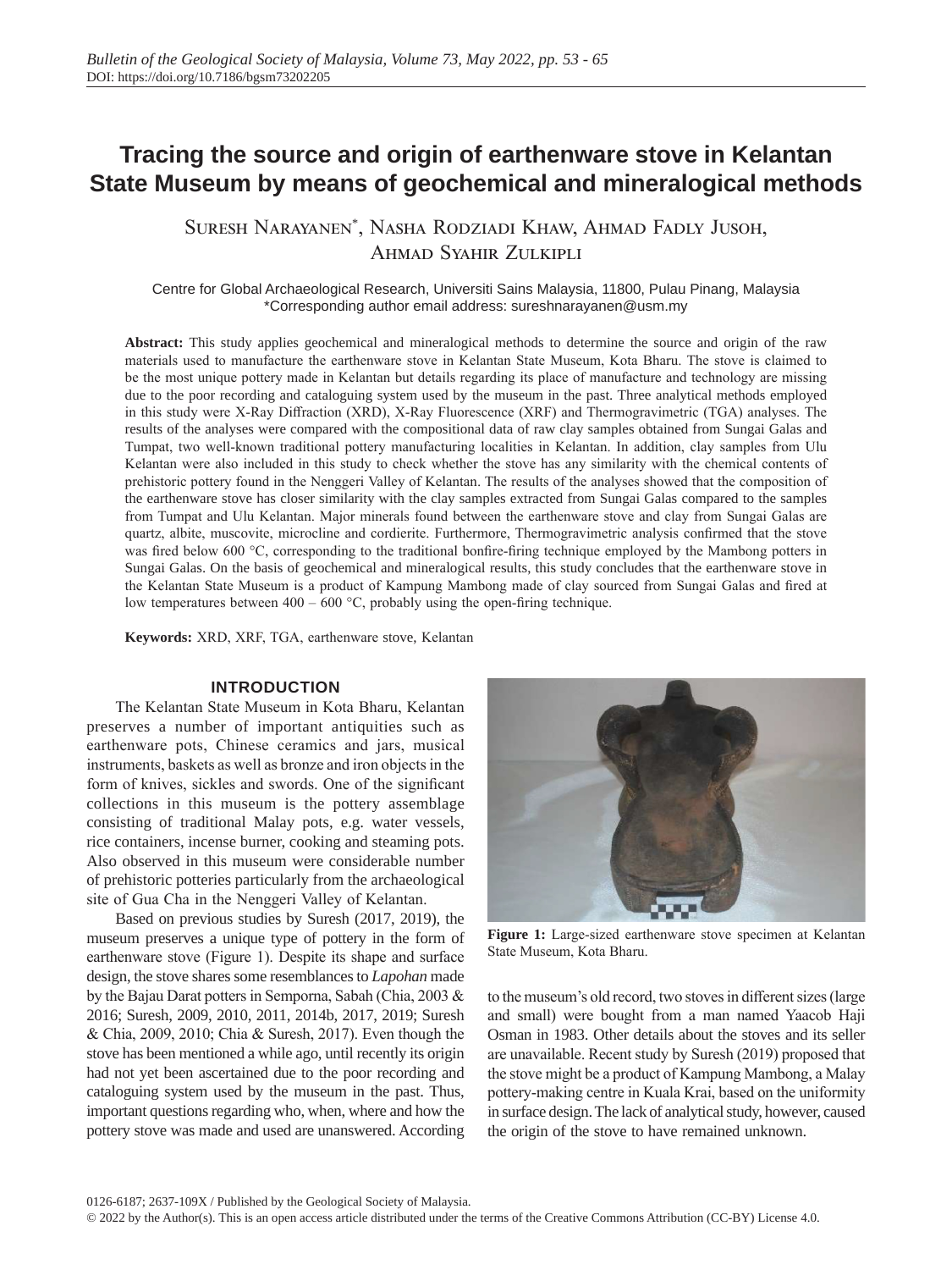The present study was, therefore, carried out to determine the possible origin of the earthenware stove by using geochemical and mineralogical analyses. The results of the analyses are compared with the chemical compositions of raw clay samples collected from several areas in Kelantan such as Sungai Galas, Tumpat and Gua Musang (Figure 2). The presence of similar composition between the stove and clay from Sungai Galas in Kuala Krai could indicate the use of the same source while different compositions would suggest different sources, perhaps from Tumpat or Gua Musang in Ulu Kelantan. Based on this information the most probable origin of the earthenware stove can be determined.

In Malaysia, numerous geochemistry studies have been done on prehistoric and traditional pottery since the 1990s. Among these studies are those done by Leong (1989, 1990, 2003), Mohd Kamaruzaman *et al*. (1991), Chia (1997,



**Figure 2:** Location of clay samples collected in Tumpat, Kuala Krai and Gua Musang (Ulu Kelantan).

2003), Vandiver & Chia (1997), Zuliskandar *et al*. (2001, 2011a, 2014a), Velat (2005, 2010), Gani (2010), Suresh (2011, 2014b, 2017), Zuraidah & Zuliskandar (2018), Mohd Hasfarisham & Mokhtar (2020) and Zuliskandar *et al*. (2021). Elsewhere, recent pottery studies incorporating morphological and geochemistry approaches can be found in the works of Moradi *et al*. (2013), Zuliskandar *et al*. (2014a), Sarhaddi-Dadian *et al*. (2015, 2017), Ferreira *et al*. (2016), Kılıç *et al*. (2017), Pourzarghan *et al.* (2017), Nur Sarahah *et al*. (2018), Eftekhari *et al*. (2021), Gomathy *et al*. (2021), Oudbashi *et al*. (2021) and Sarhaddi-Dadian *et al*. (2021). The geochemistry and mineralogical approach have been adopted in investigating archaeological and cultural remains, especially on clay-based material remains in the Bujang Valley, Kedah. The XRD and XRF methods had been applied in studying the geochemistry of the brick remains found at the temple sites of Sungai Mas (Zuliskandar *et al*., 2012), Pengkalan Bujang (Zuliskandar *et al*., 2011b; Zuliskandar & Nik Hassan Shuhaimi, 2012; Zuliskandar *et al.*, 2013a & b; Zuliskandar *et al*., 2014b) and Kampung Baru (Zuliskandar *et al.*, 2018). Among new information gathered from these studies included the origin of raw materials used to make the bricks and the temperature used to burn them. The application of XRD, XRF and TGA analyses in this particular study could give fresh insights into the geochemical composition of the potteries as well as their source and origin.

#### **GEOLOGICAL BACKGROUND**

Geologically, Kelantan is bounded by Main Range Granite and Stong Igneous Complex on the west, Kemahang Granite in the north and Boundary Range Granite in the east (Goh *et al.*, 2006). The regional geology of the state is also known for its various types of sedimentary and metasedimentary rocks, and shares some similar geological setting with Thailand. Three areas in Kelantan namely Tumpat, Kuala Krai and Gua Musang were selected for this study. As shown in the geological map (Figure 3), Tumpat and its other neighbouring areas such as Kota Bharu and Bachok are embedded on recent alluvium sediments. Previous geological studies have shown that these areas were formed during the quaternary age and consisted mainly of continental deposits such as clay, silt, sand and peat (Department of Mineral and Geoscience Malaysia, 2014). The Kuala Krai district lies on Permian basin which contain metasediment rocks such as phyllite, slate, shale, limestone and volcanic. Almost a similar lithological texture is identified in the lower part of Kelantan where Gua Musang and the Nenggeri Valley are located with additional presence of sandstones, schist and intrusive rocks in the form of granites, andesites and diorites. To be specific, the Gua Musang district covers a few geological formations of different age such as Gua Musang Formation, Telong Formation and Aring Formation. The Gua Musang and Telong formations were formed during the Permian period and comprise primarily limestone or marble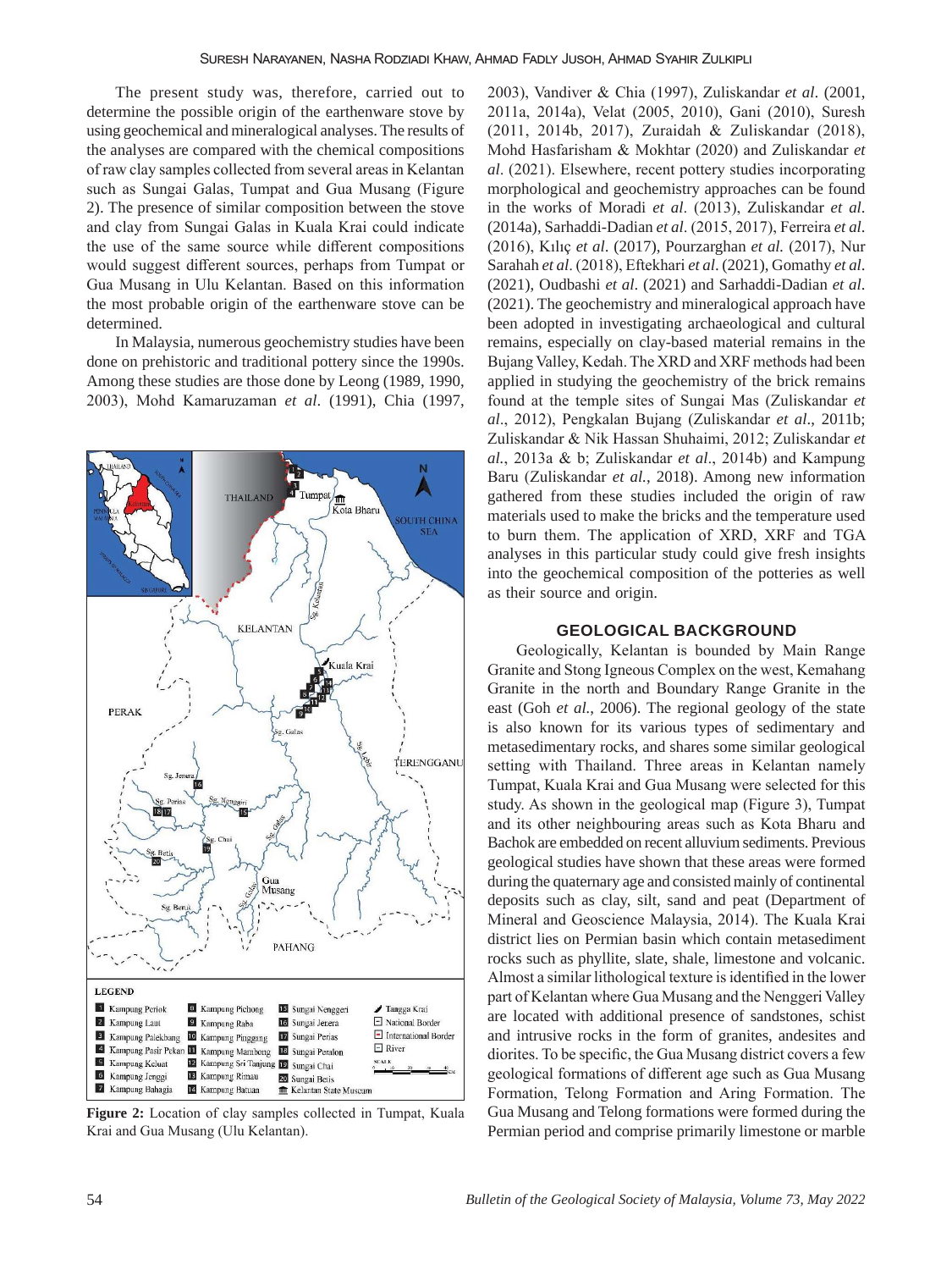

while the Aring Formation was formed during Carboniferous to Triassic period (Lee *et al*., 2004).

**EXPERIMENTAL**

# **Sampling**

In this study, clay samples from Sungai Galas in Kuala Krai and Sungai Kelantan in Tumpat were used for comparison to earthenware stove because these are two main areas involved in traditional pottery manufacturing for many years in Kelantan. In Kuala Krai, pottery is still being produced and used by the locals in Sungai Galas particularly for cooking and steaming while pottery production in Tumpat had ceased many years ago (Syed Ahmad, 1992; Yeoh, 1994; Ibrahim & Sahaimi, 2005; Tajul Shuhaizam, 2007; Suresh, 2014a, 2017, 2019, 2020; Suresh & Nasha, 2021). In addition, clay samples from Gua Musang, Ulu Kelantan have been included in this study for comparison. This was done to check whether the stove has any similarity with the mineral types and chemical contents of prehistoric pottery found in the Nenggeri Valley of Kelantan.

At Kelantan State Museum, no permission was granted to cut off sample of the stove because destructive sampling

**Figure 3:** Geological map of Kelantan and the study area (modified after Mohd Hariri Arifin *et al*., 2019).

measurements can cause physical damage such as chipping and cracking to the vessel. However, during the investigation some minor defects were noted especially at the lower part of the stove. The defect seems to have happened recently (could be due to the shifting and transportation works of artifact from the museum's main building to the storehouse) and some freshly broken fragments were seen scattered inside the specimen. These fragments were collected for scientific analysis and it was done after obtaining permission from the museum's higher authority. It was observed that the core of the stove was black in colour while the surface colour ranged from dark grey to black. The sample of the stove is labelled as P3 and the macroscopic view is shown in Figure 4. The clay samples, on the other hand, are labelled and presented in Table 1 according to their source.

#### **Methodology**

The X-ray diffraction (XRD) and X-ray fluorescence (XRF) methods were employed in this study to characterise and compare the mineral phases and elemental contents of the earthenware stove and clay samples. Both the XRD and XRF analyses of pottery and clay samples were done at the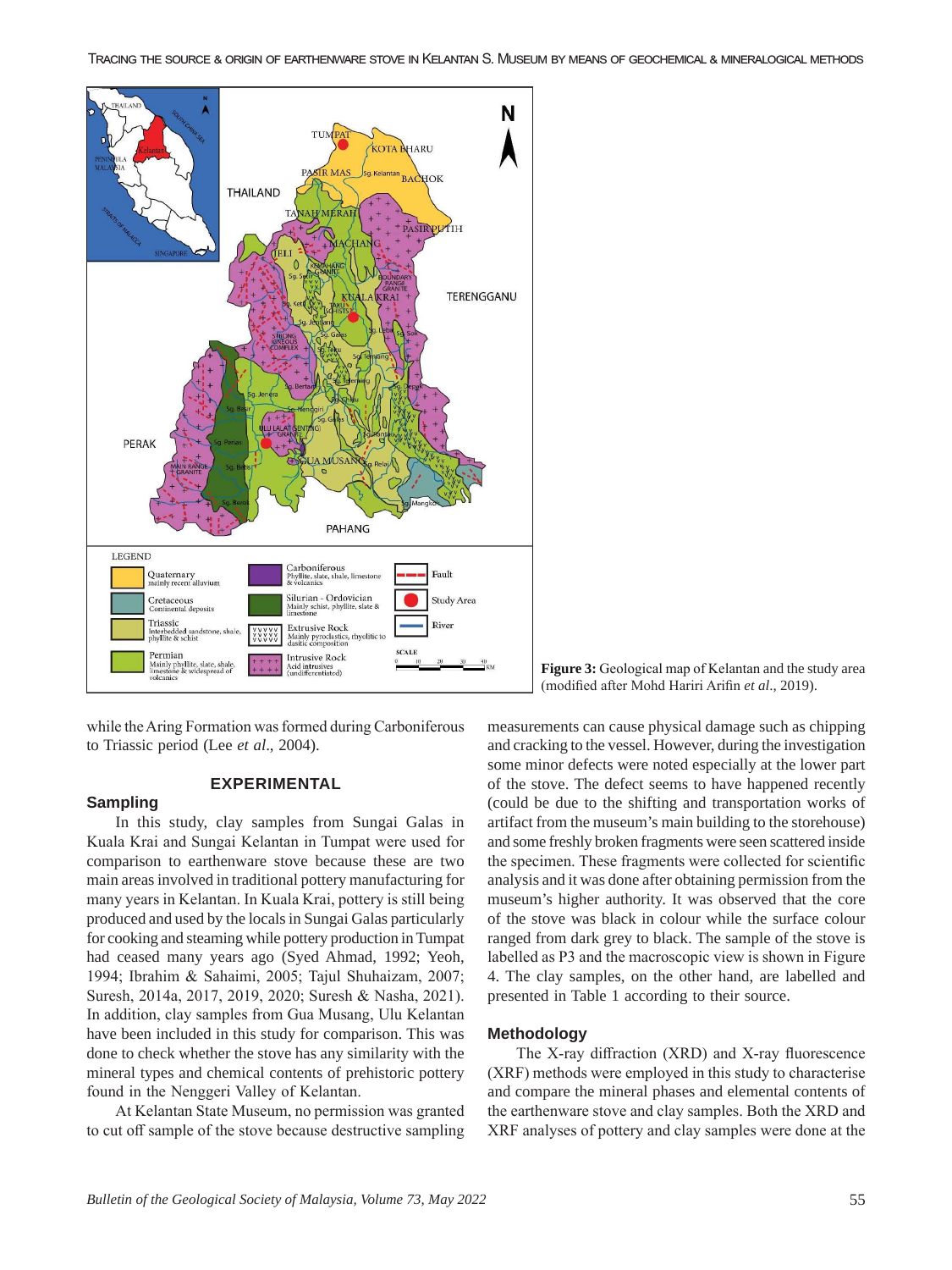Earth Material Characterization Laboratory of Centre for Global Archaeological Research, USM. In a nutshell, XRD provides information on the actual minerals present in the sample while XRF renders information on the major and trace elements of any materials studied (Papachristodoulou *et al*., 2006; Sarhaddi-Dadian *et al*., 2015; Zeinab, 2018). All the samples used in this study were digitally photographed before being crushed and pulverised to a homogenised grain size 20-30 μm using Retch PM100 milling machine.

For XRD, the Bruker D8 Advance was used to analyse the samples with parameter; 40kV, 40mA, 2theta range from 10°-70°, with Copper (Cu) X-Ray tube in 0.04/s scan rate. All diffractogram from the analysis were further analysed using the DIFFRAC.EVA version 3.0 software. Peaks and pattern were matched with qualitative Crystallography Open Database (COD).

For XRF, the Panalytical Axios Max was employed to analyse all the prepared samples. The samples were powdered and heated up for one hour at a temperature of 105 °C and then weighed and pressed into pallet with boric acid lining base. For major element analysis, samples were refined and mixed until homogenous with the Lithium Tetraborate flux powder. These mixtures were baked for an hour in Fluxana Vulcan at a temperature of 1,300 °C. The molten homogenous mixture was



**Figure 4:** Image of earthenware stove sample (P3) captured with high resolution using VHX 7000 Keyence Digital Microscope (magnification x 12.4 using serial recording mode).

then moulded using a platinum container and cooled gradually into pieces of fused glass with a thickness of approximately 2 mm and a diameter of 32 mm (Ratnah *et al*., 2020). The laboratory uses up to 30 certified reference materials (CRMs) to build a calibration graph for 8 major elements. To verify the accuracy of analysis and the calibration, both the observed and certified values (from the CRM certificate) were compared to determine the percentage of relative error (Table 2). For trace element analysis, the Omnian analysis software was used to acquire observable elements of the clay and pottery samples.

In addition to studying dry weight percentage of major elements, the XRF results were also used to produce ternary

**Table 1:** Clay samples selected for compositional and elemental studies.

| Sample     | Source                              |
|------------|-------------------------------------|
| KM1        | Kampung Mambong, Kuala Krai         |
| <b>KB</b>  | Kampung Bahagia, Kuala Krai         |
| <b>KR</b>  | Kampung Raba, Kuala Krai            |
| <b>KPC</b> | Kampung Pichong, Kuala Krai         |
| <b>KSP</b> | Kampung Sungai Pinggang, Kuala Krai |
| <b>KLT</b> | Kampung Keluat, Kuala Krai          |
| <b>KJG</b> | Kampung Jenggi, Kuala Krai          |
| <b>KBT</b> | Kampung Batuan, Kuala Krai          |
| <b>KSR</b> | Kampung Sungai Rimau, Kuala Krai    |
| <b>KST</b> | Kampung Sri Tanjung, Kuala Krai     |
| KP1        | Kampung Periok, Tumpat              |
| <b>KPT</b> | Kampung Laut, Tumpat                |
| <b>KPB</b> | Kampung Palekbang, Tumpat           |
| <b>KPP</b> | Kampung Pasir Pekan, Tumpat         |
| <b>SN</b>  | Sungai Nenggeri, Ulu Kelantan       |
| <b>SB</b>  | Sungai Betis, Ulu Kelantan          |
| SS         | Sungai Perias, Ulu Kelantan         |
| <b>SC</b>  | Sungai Chai, Ulu Kelantan           |
| SJ         | Sungai Jenera, Ulu Kelantan         |
| SP         | Sungai Peralon, Ulu Kelantan        |

**Table 2:** The measure of accuracy of XRF major element analysis as shown by the analysis of certified reference material GBW 07773 (rhyolite), using fused glass beads.

|                                   | Dry Weight $(\% )$ |      |                                |                  |      |      |                  |           |  |  |
|-----------------------------------|--------------------|------|--------------------------------|------------------|------|------|------------------|-----------|--|--|
| <b>Sample</b>                     | $Na_{o}O$          | MgO  | AI <sub>2</sub> O <sub>2</sub> | SiO <sub>2</sub> | K,O  | CaO  | TiO <sub>2</sub> | $Fe_2O_3$ |  |  |
| Recommended<br>Value              | 2.57               | 0.16 | 12.96                          | 72.78            | 1.22 | 0.59 | 0.30             | 3.22      |  |  |
| Observed Value                    | 2.54               | 0.18 | 13.00                          | 73.09            | 0.39 | 0.58 | 0.28             | 3.28      |  |  |
| Absolute<br>Deviations $(\sigma)$ | 0.03               | 0.02 | 0.04                           | 0.31             | 1.45 | 0.01 | 0.02             | 0.06      |  |  |
| Relative Error $(\% )$            | 1.17               | 12.5 | 0.31                           | 0.43             | 0.23 | 1.69 | 6.67             | 1.86      |  |  |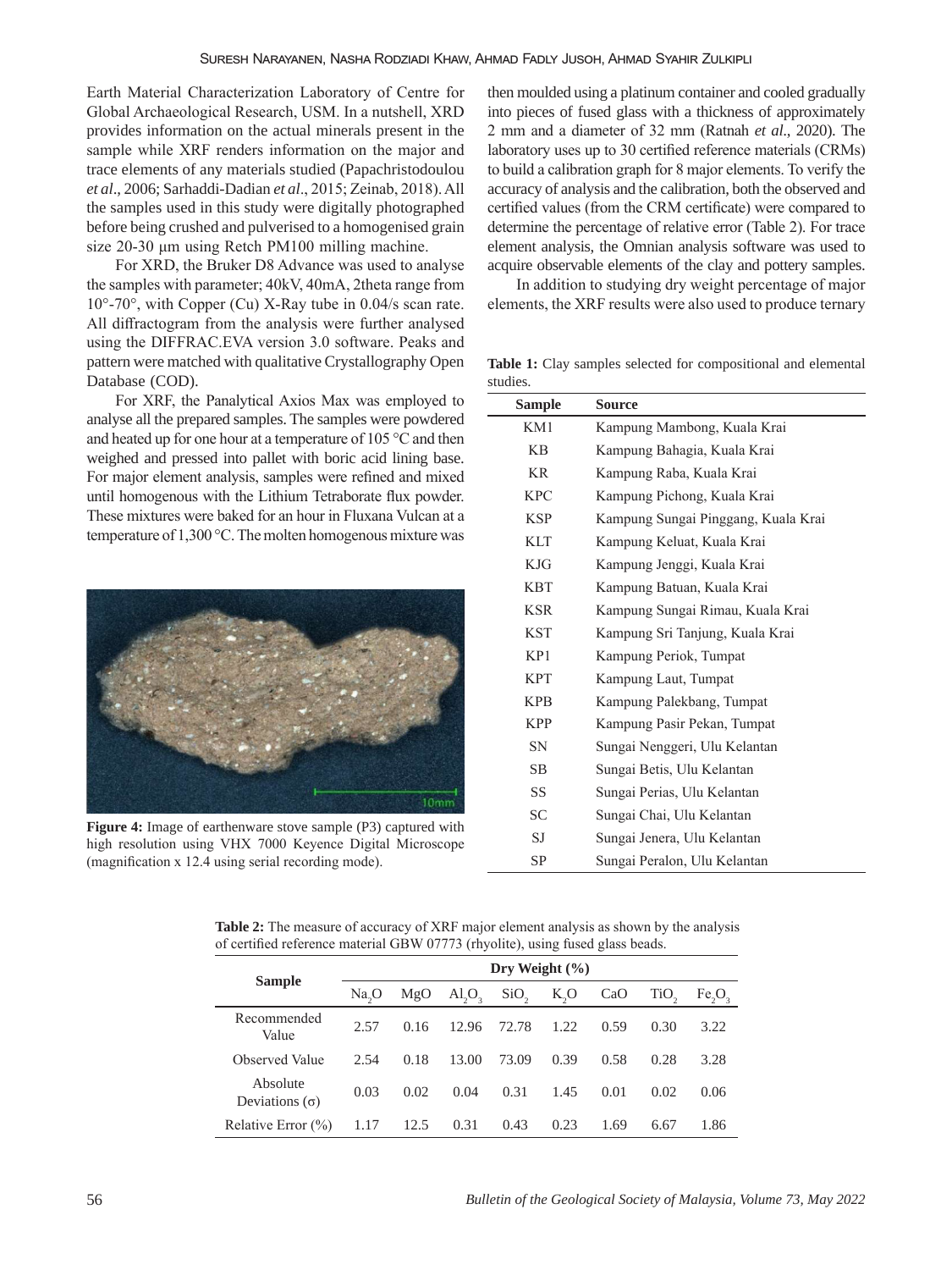and 3-dimension scatter plot diagrams. The ternary diagram (adapted from the commonly known ternary phase diagram) was used to visualized three major elements (oxides) which represent the data grouping pattern in the most accurate way. For this study the three major elements chosen to produce ternary diagram were iron oxide (Fe<sub>2</sub>O<sub>3</sub>), silicon oxide (SiO<sub>2</sub>) and aluminium oxide  $(Al_2O_3)$  (Figure 5). The software used was XLSTAT 2019 edition which was integrated into the existing Microsoft Excel. All the data were tabulated in the similar manner of creating a normal Excel graph. However, one of the parameters for the ternary plot was that the total value of data set must be tied to a single fixed constant, in this case a 100 (hundred) which can be referred to as a hundred percent (West, 2013; Stover, 2021).

The 3-dimension scatter plot was created using the IBM SPSS Statistic 26 software. The software helps to fit the graph according to the maximum and minimum data value, autofitting the axis scale for best representation (Emerson *et al*., 2013). Generally, the use of three variables (x-axis, y-axis and z-axis) on a single graph can give a clearer data correlation and pattern for comparison analysis.

Thermogravimetric Analysis (TGA) was performed on the stove (P3) sample to determine its firing temperature. 8.25 milligram of crushed sample was subjected to TGA and it was tested using model Mettler Toledo in Nitrogen  $(N_2)$  gas with an increment of 20 °C/min (Cayme *et al*., 2016). The sample was heated from room temperature up to 800 °C and the continuous weight loss and temperature were recorded. Result produced by the TGA analysis is not only useful in identifying the range of firing temperature used but also the firing methods and atmosphere to which the stove was submitted.

## **RESULTS AND DISCUSSION**

Previous studies have suggested that the clays used in the production of prehistoric and traditional pottery in Peninsular Malaysia are naturally rich in silica, alumina and potassium (Suresh, 2017; Asyaari, 2002). From the XRD analysis, it was found that the earthenware stove



**Figure 5:** The calculation for normalised concentration in percentage for three chosen elements (Fe<sub>2</sub>O<sub>3</sub>, SiO<sub>2</sub> and Al<sub>2</sub>O<sub>3</sub>) to produce ternary diagram (West, 2013; Stover, 2021).

contains several minerals such as quartz, albite, muscovite, microcline and cordierite. Similar minerals were found in clay samples extracted from Sungai Galas in Kuala Krai. From geological point of view, these minerals are commonly found in the soil profile and river deposits of Sungai Galas and Kuala Krai (Suresh, 2014a). Furthermore, similar minerals particularly quartz, muscovite, biotite, feldspar, garnet and minor metamorphic minerals (kyanite, sillimanite, andalusite and cordierite) have been reported to be found in the rock samples from Taku Schist formation in Kelantan (Muhammad Afiq, 2018; Muhammad Irman Khalif *et al*., 2020). Kaolin is an additional mineral found in Sungai Galas clay but absent in earthenware stove.

Mineral composition in clay from Tumpat and Gua Musang (Ulu Kelantan) were, on the other hand, significantly different from those found in Sungai Galas. For instance, cordierite is a distinct mineral found in Sungai Galas clay and the earthenware stove. Conversely, montmorillonite was found in clay from Tumpat and Ulu Kelantan but absent in earthenware stove and Sungai Galas clay. The present study also disclosed that cordierite mineral found in clay from Sungai Galas is only present at selected localities particularly in those located on the western bank of Sungai Galas at a depth between 1.8 and 2.5 meters. This mineral was not found in clay collected from the eastern bank of Sungai Galas. However, it was observed that clay samples extracted from the eastern bank of Sungai Galas contain montmorillonite mineral. The physical and geochemical differences in soil minerals between the western and eastern parts of Sungai Galas could be due to natural phenomenon such as erosion and weathering of the surrounding rock formations and river deposits which can alter the type and amount of mineral content of the soil. Frequent floods in Kelantan might have also caused contamination and changes in the soil composition over time.

The presence of kaolinite in Sungai Galas clay showed that it is very suitable for making pottery while the feldspar and mica minerals such as muscovite and microcline found in the earthenware stove sample probably came from the sand temper used by the potters. This could be the reason why P3 sample contain a lot of fine sand grains, as seen in Figure 4. Previous ethnography study by Suresh (2017) showed that a small amount of sand collected from the riverbank of Sungai Galas is added to the clay so that the pottery has sparkling effects on its surface after the firing. The same study also confirmed that the composition Sungai Galas sand is extremely rich in minerals like quartz, microcline, muscovite, kaolinite, albite and magnetite (Suresh, 2017). The presence of feldspar and mica minerals suggested that the stove was fired at low temperature presumably around 600 °C or less. This is because mica minerals such as muscovite in clay decomposes at temperature of 600 – 700 °C (Zuliskandar *et al*., 2011a). This indicates the earthenware stove was very likely fired using the open-firing method. The absence of kaolinite in the stove further supports the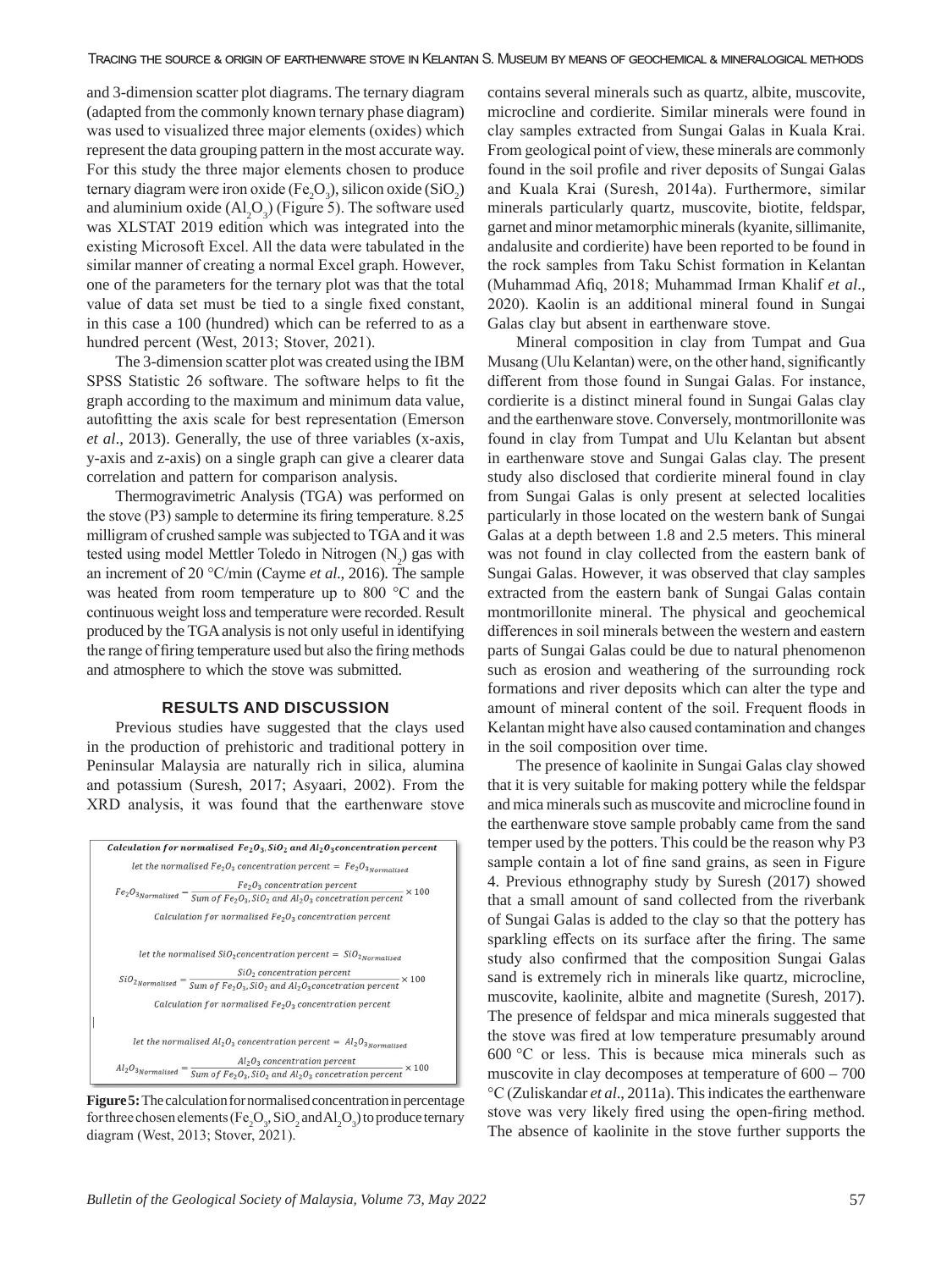use of primitive firing technology with heating temperature ranging between  $400 - 600$  °C. New mineralogical study explains that kaolinite in the clay can degrade at temperature as low as  $400 - 450$  °C (Yanti & Pratiwi, 2018). The list of minerals found in earthenware stove and clay samples is presented in Table 3.

The XRF analysis result of major elements is presented in Table 4. The dry weight percentage of silica (Si) in earthenware stove is about 42.8%. Clay samples that contain almost similar dry weight percentage of silica (Si) to the stove are those from Sungai Galas (Table 4). However, the dry weight percentage of silica in earthenware stove appeared to be slightly higher compared to clay from Sungai Galas because clay samples analysed in this study have not been mixed with tempering material yet. As mentioned earlier, a small portion of sand (quartz mineral) is often added to the clay by the potters and this act will eventually increase the amount of silica in the final product. Aluminium (Al), titanium (Ti), iron (Fe) and magnesium (Mg) are other minerals that shared almost similar dry weight percentage between the stove and clay from Sungai Galas. Comparatively, the dry weight percentage of silica in clay

**Table 3:** The list of minerals in earthenware stove and clay samples based on XRD analysis.

| Location                               | Sample name/<br><b>Material</b> | Mineral/ Chemical configuration                                                                                                                                                                                                                                                    |
|----------------------------------------|---------------------------------|------------------------------------------------------------------------------------------------------------------------------------------------------------------------------------------------------------------------------------------------------------------------------------|
| Kelantan State Museum,<br>Kota Bharu   | P3/ pottery                     | Quartz (SiO <sub>2</sub> ), Albite (NaAlSi <sub>3</sub> O <sub>2</sub> ), Muscovite (KAl <sub>2</sub> Si <sub>3</sub> AlO <sub>10</sub> (OH) <sub>2</sub> ),<br>Microcline (KAl $Si_3O_8$ ), Cordierite (Mg <sub>2</sub> Al <sub>3</sub> (Si <sub>5</sub> AlO <sub>18</sub> )      |
| Kampung Mambong, Kuala Krai            | KM1/clay                        | Quartz (SiO <sub>2</sub> ), Microcline (KAlSi <sub>3</sub> O <sub>2</sub> ), Kaolinite (Al <sub>2</sub> Si <sub>2</sub> O <sub>5</sub> (OH) <sub>4</sub> ),<br>Albite (NaAl $Si_3O_8$ ), Montmorillonite (Al $Si_2O_6(OH)$ <sub>2</sub> )                                          |
| Kampung Bahagia, Kuala Krai            | KB/clay                         | Quartz (SiO <sub>2</sub> ), Kaolinite (Al <sub>2</sub> Si <sub>2</sub> O <sub>5</sub> (OH) <sub>4</sub> ), Albite (NaAlSi <sub>3</sub> O <sub>8</sub> ),<br>Cordierite (Mg <sub>2</sub> Al <sub>3</sub> (Si <sub>5</sub> AlO <sub>18</sub> )                                       |
| Kampung Raba, Kuala Krai               | KR/clay                         | Quartz (SiO <sub>2</sub> ), Microcline (KAlSi <sub>3</sub> O <sub>2</sub> ), Kaolinite (Al <sub>2</sub> Si <sub>2</sub> O <sub>5</sub> (OH) <sub>4</sub> ),<br>Albite (NaAlSi <sub>3</sub> O <sub>s</sub> ), Montmorillonite (AlSi <sub>2</sub> O <sub>6</sub> (OH) <sub>2</sub> ) |
| Kampung Pichong, Kuala Krai            | KPC/clay                        | Quartz (SiO <sub>2</sub> ), Kaolinite (Al <sub>2</sub> Si <sub>2</sub> O <sub>5</sub> (OH) <sub>4</sub> ), Albite (NaAlSi <sub>3</sub> O <sub>8</sub> ),<br>Cordierite $(Mg, Al_3(Si, AlO_{18})$                                                                                   |
| Kampung Sungai Pinggang, Kuala<br>Krai | KSP/clay                        | Quartz (SiO <sub>2</sub> ), Microcline (KAlSi <sub>3</sub> O <sub>8</sub> ), Kaolinite (Al <sub>2</sub> Si <sub>2</sub> O <sub>5</sub> (OH) <sub>4</sub> ),<br>Albite (NaAlSi <sub>3</sub> O <sub>s</sub> ), Montmorillonite (AlSi <sub>2</sub> O <sub>6</sub> (OH) <sub>2</sub> ) |
| Kampung Keluat, Kuala Krai             | KLT/clay                        | Quartz (SiO <sub>2</sub> ), Kaolinite (Al <sub>2</sub> Si <sub>2</sub> O <sub>5</sub> (OH) <sub>4</sub> ), Albite (NaAlSi <sub>3</sub> O <sub>8</sub> )                                                                                                                            |
| Kampung Jenggi, Kuala Krai             | KJG/clay                        | Quartz (SiO <sub>2</sub> ), Kaolinite (Al <sub>2</sub> Si <sub>2</sub> O <sub>5</sub> (OH) <sub>4</sub> ), Albite (NaAlSi <sub>3</sub> O <sub>8</sub> )                                                                                                                            |
| Kampung Batuan, Kuala Krai             | KBT/clay                        | Quartz (SiO <sub>2</sub> ), Microcline (KAlSi <sub>2</sub> O <sub>2</sub> ), Kaolinite (Al <sub>2</sub> Si <sub>2</sub> O <sub>5</sub> (OH) <sub>4</sub> ),<br>Albite (NaAlSi <sub>3</sub> O <sub>g</sub> ), Montmorillonite (AlSi <sub>3</sub> O <sub>6</sub> (OH) <sub>2</sub> ) |
| Kampung Sungai Rimau, Kuala<br>Krai    | KSR/clay                        | Quartz (SiO <sub>2</sub> ), Microcline (KAlSi <sub>3</sub> O <sub>2</sub> ), Kaolinite (Al <sub>2</sub> Si <sub>2</sub> O <sub>5</sub> (OH) <sub>4</sub> ),<br>Albite (NaAlSi <sub>3</sub> O <sub>g</sub> ), Montmorillonite (AlSi <sub>3</sub> O <sub>6</sub> (OH) <sub>2</sub> ) |
| Kampung Sri Tanjung, Kuala Krai        | KST/clay                        | Quartz (SiO <sub>2</sub> ), Microcline (KAlSi <sub>3</sub> O <sub>2</sub> ), Kaolinite (Al <sub>3</sub> Si <sub>2</sub> O <sub>5</sub> (OH) <sub>4</sub> ),<br>Albite (NaAlSi <sub>3</sub> O <sub>s</sub> ), Montmorillonite (AlSi <sub>2</sub> O <sub>6</sub> (OH) <sub>2</sub> ) |
| Kampung Periok, Tumpat                 | KP1/clay                        | Quartz (SiO <sub>2</sub> ), Kaolinite (Al <sub>2</sub> Si <sub>2</sub> O <sub>5</sub> (OH) <sub>4</sub> ), Microcline (KAlSi <sub>3</sub> O <sub>2</sub> ),<br>Montmorillonite $(AISi2O6(OH)2)$                                                                                    |
| Kampung Laut, Tumpat                   | KPT/clay                        | Quartz (SiO <sub>2</sub> ), Kaolinite (Al, Si <sub>2</sub> O <sub>5</sub> (OH) <sub>4</sub> ), Microcline (KAlSi <sub>3</sub> O <sub>8</sub> ),<br>Montmorillonite $(AISi2O6(OH)2)$                                                                                                |
| Kampung Palekbang, Tumpat              | KPB/clay                        | Quartz (SiO <sub>2</sub> ), Kaolinite (Al <sub>2</sub> Si <sub>2</sub> O <sub>5</sub> (OH) <sub>4</sub> ), Microcline (KAlSi <sub>3</sub> O <sub>8</sub> ),<br>Montmorillonite $(AISi2O6(OH)2)$                                                                                    |
| Kampung Pasir Pekan, Tumpat            | KPP/clay                        | Quartz (SiO <sub>2</sub> ), Kaolinite (Al <sub>2</sub> Si <sub>2</sub> O <sub>5</sub> (OH) <sub>4</sub> ), Microcline (KAlSi <sub>3</sub> O <sub>8</sub> ),<br>Montmorillonite $(AISi2O6(OH)2)$                                                                                    |
| Sungai Nenggeri, Ulu Kelantan          | SN/clay*                        | Quartz (SiO <sub>2</sub> ), Muscovite (KAl <sub>2</sub> Si <sub>3</sub> AlO <sub>10</sub> (OH) <sub>2</sub> )                                                                                                                                                                      |
| Sungai Betis, Ulu Kelantan             | SB/clay*                        | Quartz (SiO <sub>2</sub> ), Muscovite (KAl <sub>2</sub> Si <sub>3</sub> AlO <sub>10</sub> (OH) <sub>2</sub> )                                                                                                                                                                      |
| Kampung Perias, Ulu Kelantan           | SS/clay*                        | Quartz (SiO <sub>2</sub> ), Muscovite (KAl <sub>2</sub> Si <sub>3</sub> AlO <sub>10</sub> (OH) <sub>2</sub> ), Orthoclase (KAlSi <sub>3</sub> O <sub>8</sub> )                                                                                                                     |
| Sungai Chai, Ulu Kelantan              | SC/clay*                        | Quartz (SiO <sub>2</sub> ), Muscovite (KAl <sub>2</sub> Si <sub>3</sub> AlO <sub>10</sub> (OH) <sub>2</sub> )                                                                                                                                                                      |
| Sungai Jenera, Ulu Kelantan            | SJ/clay*                        | Quartz (SiO <sub>2</sub> ), Muscovite (KAl <sub>2</sub> Si <sub>3</sub> AlO <sub>10</sub> (OH) <sub>2</sub> )                                                                                                                                                                      |
| Sungai Peralon, Ulu Kelantan           | SP/clay*                        | Quartz (SiO <sub>2</sub> ), Muscovite (KAl <sub>2</sub> Si <sub>2</sub> AlO <sub>10</sub> (OH) <sub>2</sub> )                                                                                                                                                                      |

\*Data extracted from earlier study on clay from Ulu Kelantan by Zuliskandar *et al*. (2011a).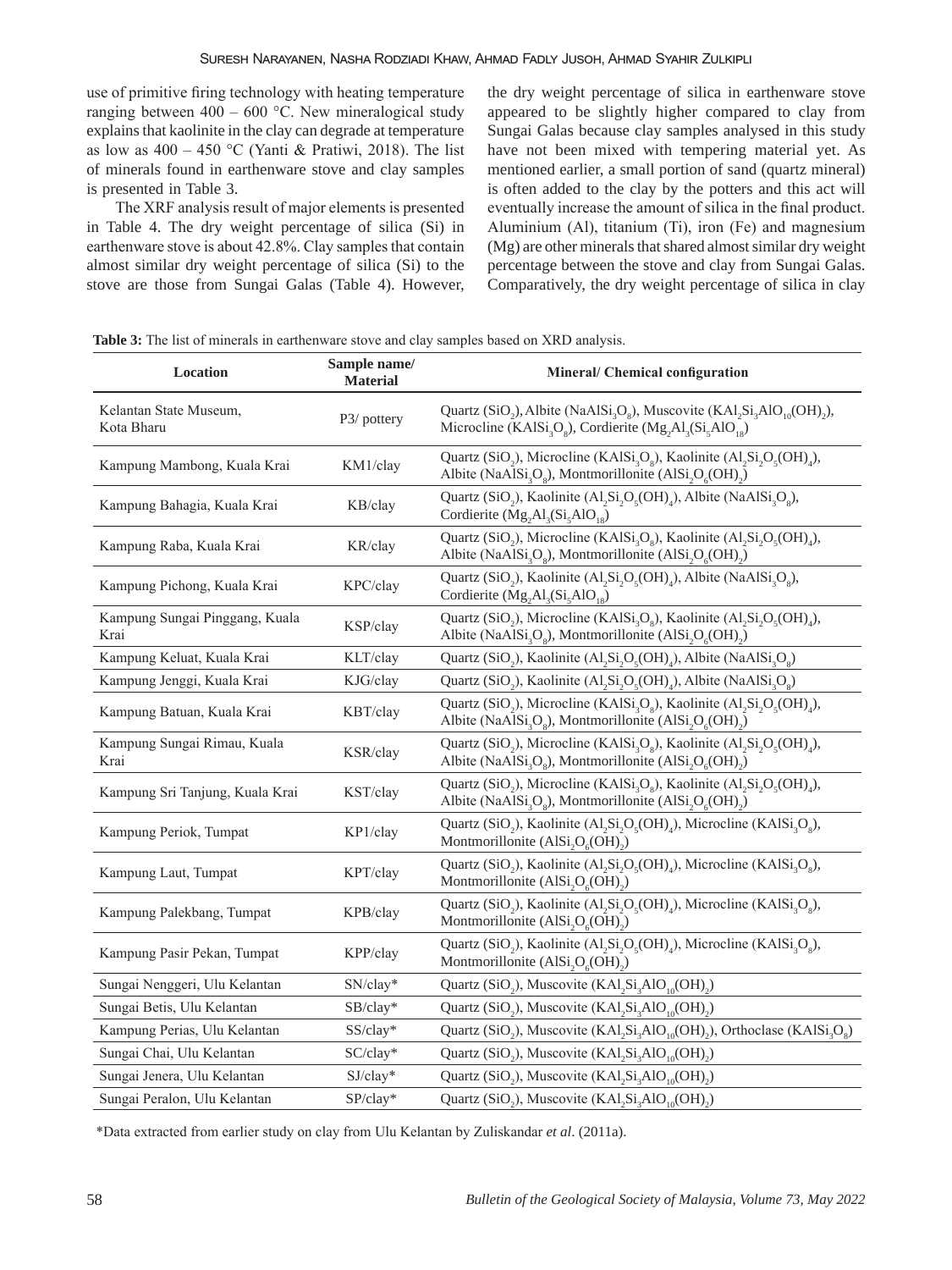| <b>Sample</b>  | Dry Weight (%) |      |                                |                  |        |      |                  |                                |  |
|----------------|----------------|------|--------------------------------|------------------|--------|------|------------------|--------------------------------|--|
|                | Na, O          | MgO  | AI <sub>2</sub> O <sub>3</sub> | SiO <sub>2</sub> | $K_2O$ | CaO  | TiO <sub>2</sub> | Fe <sub>2</sub> O <sub>3</sub> |  |
| P <sub>3</sub> | 1.08           | 1.90 | 16.20                          | 42.78            | 1.22   | 1.81 | 1.28             | 9.22                           |  |
| KM1            | 0.41           | 1.22 | 19.72                          | 35.92            | 0.39   | 1.27 | 2.06             | 15.14                          |  |
| <b>KB</b>      | 0.44           | 1.75 | 17.37                          | 39.66            | 1.45   | 1.73 | 2.04             | 12.11                          |  |
| <b>KR</b>      | 0.40           | 1.22 | 24.87                          | 33.80            | 0.23   | 1.20 | 2.05             | 14.78                          |  |
| <b>KPC</b>     | 0.48           | 1.67 | 21.48                          | 39.50            | 1.64   | 1.56 | 1.06             | 11.24                          |  |
| <b>KSP</b>     | 0.40           | 1.43 | 24.96                          | 34.90            | 0.49   | 1.25 | 1.18             | 14.90                          |  |
| <b>KLT</b>     | 0.40           | 1.57 | 24.23                          | 35.10            | 0.24   | 1.34 | 2.23             | 14.01                          |  |
| <b>KJG</b>     | 0.45           | 1.23 | 21.45                          | 40.23            | 1.23   | 1.88 | 1.36             | 7.32                           |  |
| <b>KBT</b>     | 0.44           | 1.78 | 23.24                          | 36.20            | 0.21   | 1.12 | 2.33             | 13.19                          |  |
| <b>KSR</b>     | 0.42           | 1.56 | 20.22                          | 35.10            | 0.32   | 1.50 | 1.89             | 14.21                          |  |
| <b>KST</b>     | 0.41           | 1.54 | 20.10                          | 33.90            | 0.25   | 1.89 | 2.98             | 15.03                          |  |
| KP1            | 0.08           | 0.15 | 13.97                          | 53.47            | 0.58   | 0.08 | 0.49             | 1.65                           |  |
| <b>KPT</b>     | 0.13           | 0.17 | 14.11                          | 54.65            | 0.47   | 0.05 | 0.50             | 1.04                           |  |
| <b>KPB</b>     | 0.07           | 0.14 | 13.78                          | 49.80            | 0.78   | 0.08 | 0.46             | 2.11                           |  |
| <b>KPP</b>     | 0.05           | 0.11 | 13.51                          | 54.50            | 0.69   | 0.09 | 0.39             | 1.78                           |  |
| SN             | 0.24           | 1.29 | 22.35                          | 69.20            | 3.52   | 0.37 | 0.95             | 3.41                           |  |
| <b>SB</b>      | 0.24           | 0.89 | 23.27                          | 61.59            | 2.33   | 0.18 | 0.81             | 1.99                           |  |
| SS             | 0.27           | 4.13 | 25.29                          | 60.35            | 3.16   | 0.32 | 0.27             | 4.13                           |  |
| <b>SC</b>      | 0.22           | 1.58 | 21.52                          | 65.53            | 3.31   | 0.22 | 0.87             | 3.13                           |  |
| SJ             | 0.31           | 1.31 | 22.13                          | 65.24            | 2.45   | 1.19 | 0.98             | 3.96                           |  |
| <b>SP</b>      | 0.34           | 1.56 | 28.87                          | 66.35            | 3.42   | 0.09 | 1.01             | 4.35                           |  |

**Table 4:** The list of major elements with quantitative value for earthenware stove and clay from Sungai Galas, Tumpat and Ulu Kelantan.

from Tumpat and Ulu Kelantan are much higher (in a range of 50% - 69%) compared to those from Sungai Galas (Table 4). Sodium (Na), potassium (K) and calcium (Ca) contents were very small in all samples. Previous study conducted by Gani *et al.* (2015) also suggested that the elemental content for Ulu Kelantan clay ranged between 60-69.2% for silica, 21.5-28.8% for aluminium and 0.81-4.35% for iron, titanium and potassium. The silica (Si) content in clay from this area is found to be slightly higher compared to other places in Peninsular Malaysia.

To further verify the origin, a comparison of dry weight percentage between silicate, aluminium and iron of the stove and clay samples was made (Table 5). The close relativity between these sample was plotted and is shown in the ternary diagram below (Figure 6). The dry weight of silica between the stove and clay samples from Sungai Galas is between 46% - 63% compared to other clay samples which have silicate concentration in range of 67% - 78%. The dry weight of aluminium between the stove and clay samples from Sungai Galas is between 24% - 34% while iron is about 11% - 22%. Such range of concentration confirms



**Figure 6:** The ternary diagram of  $SiO_2$ ,  $Al_2O_3$  and  $Fe_2O_3$  in earthenware stove and clay samples (dry weight normalised to 100%) (West, 2013; Stover, 2021).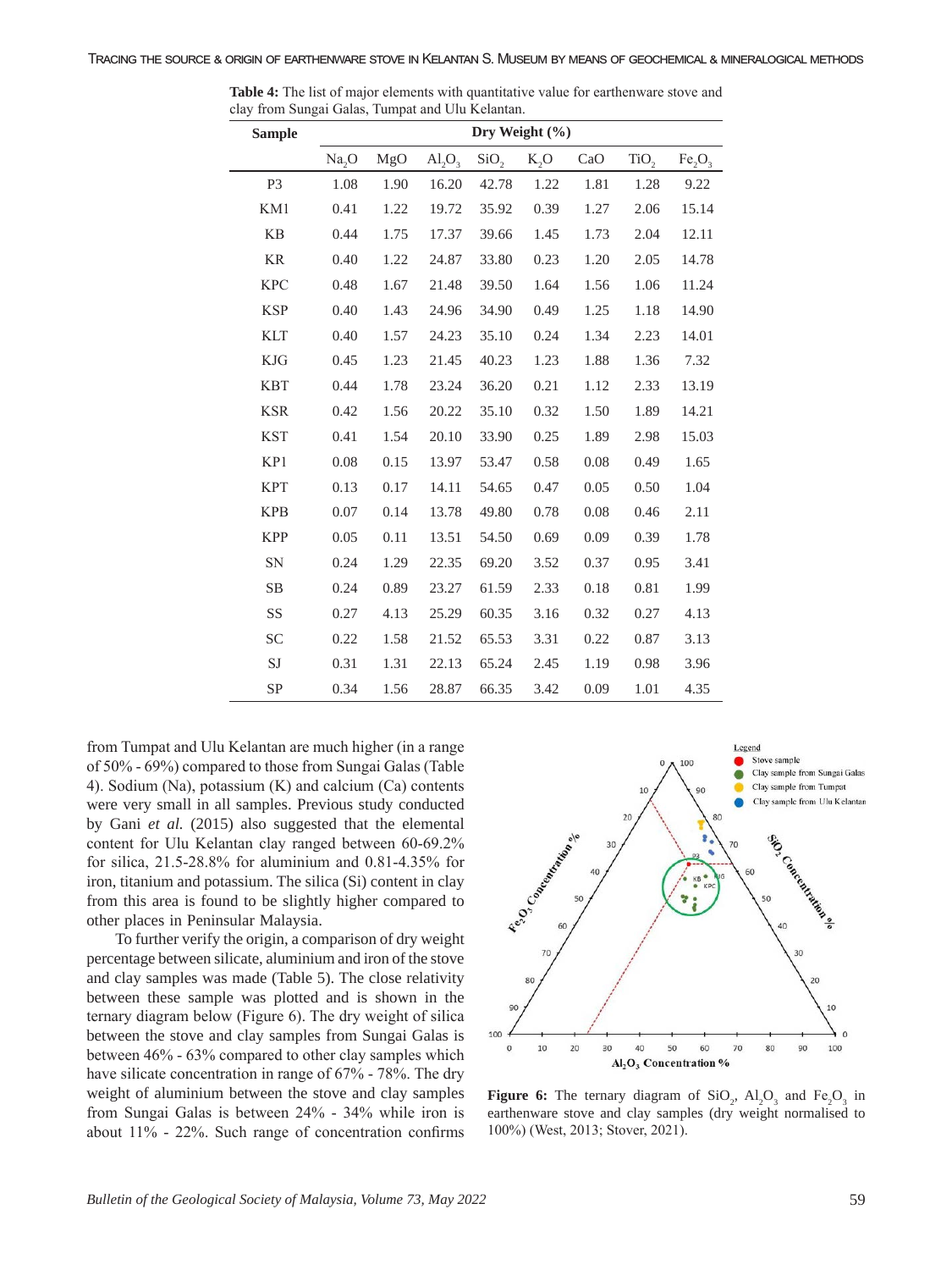| <b>Table 5:</b> Three major elements; silica, alumina and iron |  |  |  |
|----------------------------------------------------------------|--|--|--|
| oxide selected for dry weight comparison study.                |  |  |  |

|                |        | Normalization by 100 % Dry weight |                                |
|----------------|--------|-----------------------------------|--------------------------------|
| <b>Sample</b>  |        | Concentration                     |                                |
|                | AI, O, | SiO,                              | Fe <sub>2</sub> O <sub>3</sub> |
| P <sub>3</sub> | 23.75  | 62.73                             | 13.52                          |
| KM1            | 27.86  | 50.75                             | 21.39                          |
| <b>KB</b>      | 25.12  | 57.36                             | 17.52                          |
| <b>KR</b>      | 33.86  | 46.02                             | 20.12                          |
| <b>KPC</b>     | 29.74  | 54.69                             | 15.56                          |
| <b>KSP</b>     | 33.39  | 46.68                             | 19.93                          |
| <b>KLT</b>     | 33.04  | 47.86                             | 19.10                          |
| <b>KJG</b>     | 31.09  | 58.30                             | 10.61                          |
| <b>KBT</b>     | 32.00  | 49.84                             | 18.16                          |
| <b>KSR</b>     | 29.08  | 50.48                             | 20.44                          |
| <b>KST</b>     | 29.12  | 49.11                             | 21.77                          |
| KP1            | 20.22  | 77.39                             | 2.39                           |
| <b>KPT</b>     | 20.21  | 78.30                             | 1.49                           |
| <b>KPB</b>     | 20.98  | 75.81                             | 3.21                           |
| <b>KPP</b>     | 19.36  | 78.09                             | 2.55                           |
| <b>SN</b>      | 23.54  | 72.87                             | 3.59                           |
| <b>SB</b>      | 26.79  | 70.92                             | 2.29                           |
| SS             | 28.17  | 67.23                             | 4.60                           |
| <b>SC</b>      | 23.86  | 72.67                             | 3.47                           |
| SJ             | 24.23  | 71.43                             | 4.34                           |
| <b>SP</b>      | 28.99  | 66.64                             | 4.37                           |



**Figure 7:** Three-dimensional scatter plot graph for Mn, Ni and Sr.

that the earthenware stove was made using raw materials sourced from Sungai Galas.

It is believed that the stove was made by the ancestors of Mambong potters in Kuala Krai because they are the only potting community in Sungai Galas to engage in traditional pottery-making and the tradition is traceable as early as 1850s (Suresh & Nasha, 2021). Recent ethnographic study and comparative analysis using morphological approach proves that the earthenware stove at Kelantan State Museum shares close similarity with potteries made at Kampung Mambong in terms of design (Suresh, 2019). Function-wise, the stove was apparently used for cooking and grilling meat or fish, similar to the *Lapohan* Bajau in Sabah. This ethnographical information is important and can be used to support the provenance of the earthenware stove which represents close cultural links to Mambong pottery tradition in Sungai Galas.

The earthenware stove and clay from Sungai Galas, particularly Kampung Bahagia, Kampung Pichong and Kampung Jenggi have the same range of concentration of manganese (Mn), strontium (Sr) and nickel (Ni). This was confirmed by the analysis of trace element using XRF Omnian software. Table 6-7 show the content of trace element in part per million (ppm) in the stove and clays from Sungai Galas, Tumpat and Ulu Kelantan. A comparison based on the dry weight percentage of manganese (Mn), strontium (Sr) and nickel (Ni) was made using 3D scatter plot and is shown in Figure 7. This data is viable and can be used to support the similarity of the major elements highlighted above.

The TGA analysis shows that the degradation of mineral in the earthenware stove occurred around 400 – 600 °C. The moisture in the sample was removed between temperature  $62.08 - 150.0$  °C. As the temperature increases, the organic material and water in the sample undergoes combustion (Worral, 1968) and it was clearly noted between temperature 410.88 °C – 574.29 °C. A drop of sample weight was detected at 410 °C and this is likely due to the decomposition of kaolinite mineral in the sample. A distinct endothermic peak was also observed in the TGA curve at temperature of 410 °C and it is circled in green (Figure 8). It is unsure if the kaolinite converts into metakaolin at this temperature because the dehydroxylation of kaolin to metakaolin usually occurs at temperature ranging from  $500 - 800$  °C, depending on the purity and crystallinity of the precursor clay (Shoval, 2003; Badogiannis *et al*., 2005; Granizo *et al*., 2007; Chakchouk *et al*., 2009). Metakaolin has a highly amorphous and disordered structure and therefore it will not be visible in X-Ray diffractograms. From morphological point of view, the dark grey or black colours of inner and outer surfaces of the stove were most likely caused by smudging while the black cores were due to incomplete oxidation of carbonaceous materials in the clay (Shepard, 1956; Rye, 1981). All this information signifies that the earthenware stove was fired in an open flame at low temperature between  $400 - 600$  °C.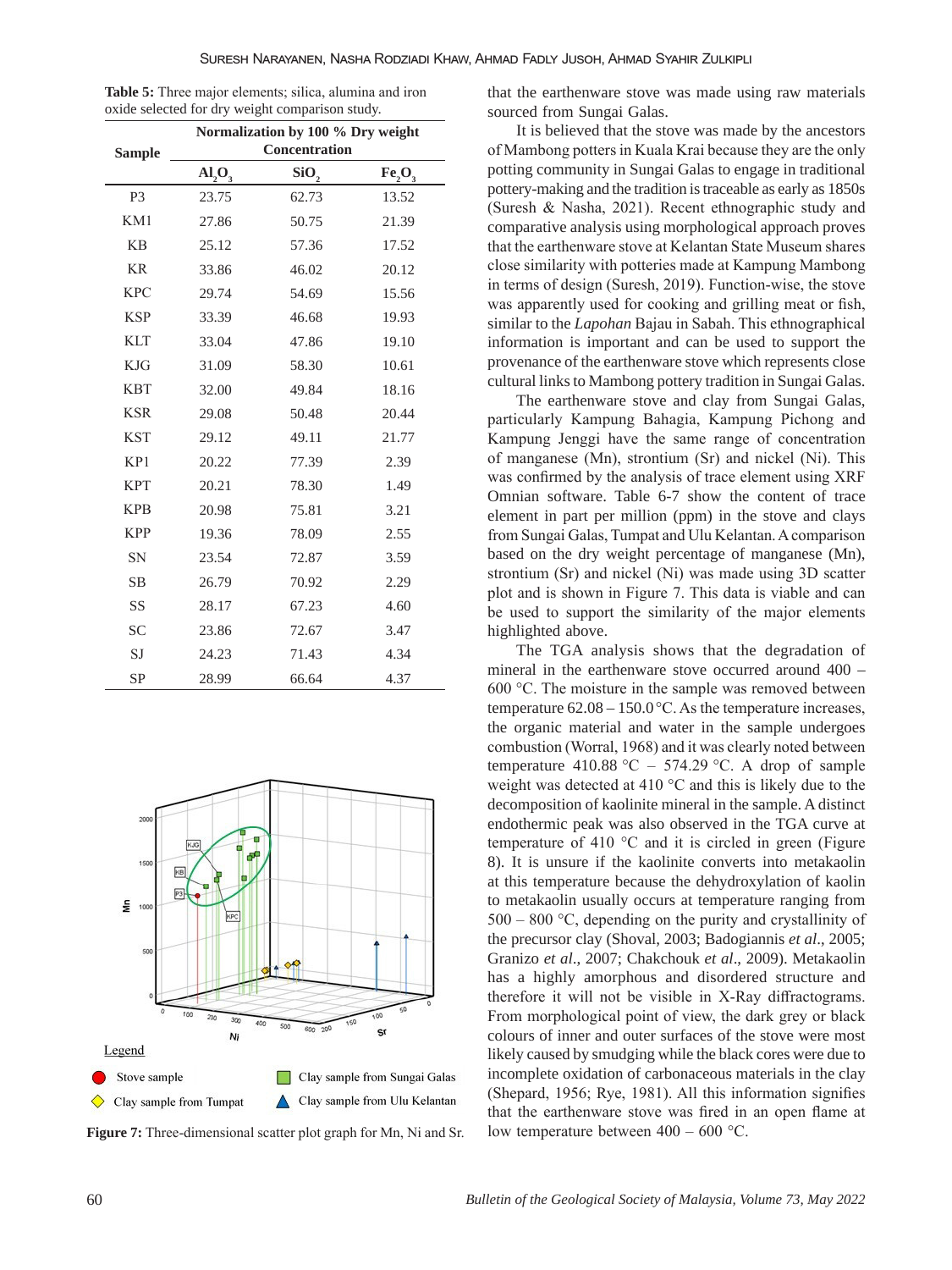|                         |                  |      |               |           |            | Dry Weight (ppm) |            |            |            |            |            |  |
|-------------------------|------------------|------|---------------|-----------|------------|------------------|------------|------------|------------|------------|------------|--|
| Elements -              | <b>P3</b>        | KM1  | $\mathbf{KB}$ | <b>KR</b> | <b>KPC</b> | <b>KSP</b>       | <b>KLT</b> | <b>KJG</b> | <b>KBT</b> | <b>KSR</b> | <b>KST</b> |  |
| $\mathbf F$             | bdl              | bdl  | bdl           | bdl       | 402        | bdl              | bdl        | bdl        | bdl        | bdl        | 120        |  |
| ${\bf P}$               | 811              | 297  | 289           | 297       | 281        | 279              | 286        | 293        | 291        | 277        | 284        |  |
| S                       | 199              | 241  | 240           | 213       | 221        | 222              | 227        | 232        | 237        | 214        | 220        |  |
| Cl                      | 164              | 126  | 126           | 132       | 112        | 103              | 128        | 125        | 113        | 135        | 124        |  |
| Sc                      | bdl              | bdl  | bdl           | bdl       | bdl        | bdl              | bdl        | $25\,$     | bdl        | bdl        | bdl        |  |
| Cr                      | 51               | 185  | 190           | 172       | 182        | 188              | 180        | 169        | 184        | 188        | 171        |  |
| Mn                      | 1116             | 1452 | 1201          | 1478      | 1267       | 1553             | 1434       | 1321       | 1712       | 1643       | 1201       |  |
| Co                      | bdl              | 2232 | bdl           | bdl       | bdl        | 2620             | bdl        | 3024       | bdl        | 2101       | bdl        |  |
| $\rm Ni$                | 79               | 128  | $80\,$        | 127       | 97         | $88\,$           | $87\,$     | 96         | $81\,$     | 127        | 89         |  |
| Cu                      | 71               | 121  | 127           | 146       | 125        | 129              | 124        | 136        | 127        | 131        | 122        |  |
| Zn                      | 112              | 94   | 100           | 108       | 99         | 96               | 98         | 111        | 97         | 93         | 91         |  |
| Ga                      | 24               | 35   | 30            | 113       | 31         | 40               | 32         | 101        | 124        | 32         | 21         |  |
| Br                      | bdl              | bdl  | bdl           | bdl       | bdl        | bdl              | bdl        | bdl        | bdl        | bdl        | bdl        |  |
| As                      | $\boldsymbol{0}$ | bdl  | bdl           | bdl       | bdl        | bdl              | bdl        | bdl        | bdl        | bdl        | bdl        |  |
| Rb                      | $72\,$           | 29   | $20\,$        | 23        | 24         | 23               | 14         | 19         | 12         | $10\,$     | 29         |  |
| Sr                      | 184              | 105  | 168           | 90        | 154        | 106              | $81\,$     | 149        | 96         | 91         | 97         |  |
| $\mathbf Y$             | 35               | 41   | 45            | 43        | 21         | 30               | 42         | 41         | 38         | 39         | 44         |  |
| Zr                      | 185              | 260  | 263           | 261       | 273        | 270              | 242        | 266        | bdl        | bdl        | 271        |  |
| Ba                      | bdl              | bdl  | bdl           | bdl       | bdl        | bdl              | bdl        | bdl        | bdl        | bdl        | bdl        |  |
| ${\rm Nb}$              | 14               | 29   | 33            | 32        | 10         | 23               | $21\,$     | 25         | 31         | 33         | 25         |  |
| Ce                      | 343              | bdl  | bdl           | bdl       | bdl        | bdl              | bdl        | bdl        | bdl        | 167        | bdl        |  |
| Ag                      | bdl              | bdl  | bdl           | bdl       | bdl        | bdl              | bdl        | bdl        | bdl        | bdl        | bdl        |  |
| Au                      | bdl              | bdl  | bdl           | bdl       | bdl        | bdl              | bdl        | bdl        | bdl        | bdl        | bdl        |  |
| $\ensuremath{\text{W}}$ | bdl              | bdl  | bdl           | bdl       | bdl        | bdl              | bdl        | bdl        | bdl        | bdl        | bdl        |  |
| Pr                      | bdl              | bdl  | bdl           | bdl       | bdl        | bdl              | bdl        | bdl        | bdl        | bdl        | bdl        |  |
| $\rm Nd$                | bdl              | bdl  | bdl           | bdl       | bdl        | bdl              | bdl        | bdl        | bdl        | bdl        | $bdl$      |  |
| Hg                      | bdl              | bdl  | bdl           | bdl       | 43         | bdl              | bdl        | bdl        | bdl        | 30         | bdl        |  |
| Pb                      | bdl              | 40   | bdl           | bdl       | 45         | bdl              | 23         | bdl        | 42         | bdl        | 47         |  |

**Table 6:** The list of trace element with quantitative value for earthenware stove and clay samples.

\*bdl - below detection limit

 $\overline{a}$ 



**Figure 8:** Thermographical graph of the earthenware stove.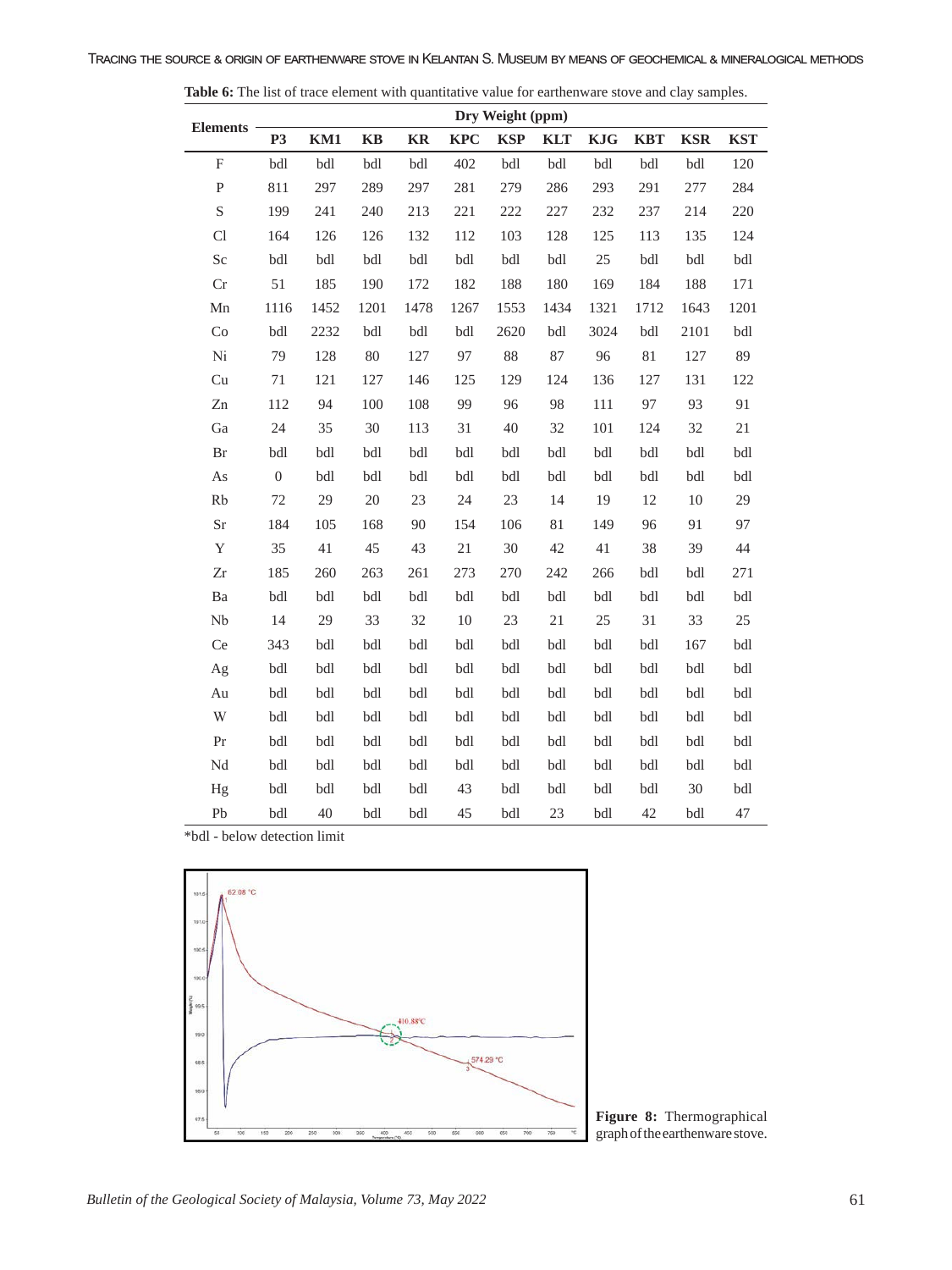|                           |     |            |            |            | Dry Weight (ppm)             |                          |                          |                          |                          |                          |
|---------------------------|-----|------------|------------|------------|------------------------------|--------------------------|--------------------------|--------------------------|--------------------------|--------------------------|
| Elements                  | KP1 | <b>KPT</b> | <b>KPB</b> | <b>KPP</b> | SN                           | SB                       | SS                       | SC                       | SJ                       | SP                       |
| $\boldsymbol{\mathrm{F}}$ | bdl | bdl        | bdl        | bdl        | $\overline{a}$               | $\overline{\phantom{0}}$ | $\overline{a}$           | $\frac{1}{2}$            | $\overline{a}$           | $\overline{\phantom{0}}$ |
| $\mathbf{P}$              | 284 | 223        | 290        | 320        | $\overline{\phantom{0}}$     | $\overline{a}$           | $\overline{a}$           | $\overline{a}$           | $\overline{\phantom{0}}$ | $\overline{\phantom{0}}$ |
| $\mathbf S$               | 284 | 290        | 272        | 190        |                              |                          |                          |                          |                          |                          |
| Cl                        | 115 | 103        | 121        | 132        |                              |                          |                          |                          |                          |                          |
| Sc                        | bdl | bdl        | bdl        | bdl        |                              |                          |                          |                          |                          |                          |
| Cr                        | 45  | 50         | 41         | 39         | $\qquad \qquad -$            | $\overline{a}$           |                          |                          |                          |                          |
| Mn                        | bdl | bdl        | 121        | 92         | 15                           | 86                       | 546                      | 106                      | 428                      | 424                      |
| Co                        | bdl | bdl        | bdl        | 40         | $\qquad \qquad -$            | $\overline{\phantom{0}}$ | $\overline{a}$           | $\overline{a}$           | $\overline{a}$           | $\qquad \qquad -$        |
| Ni                        | bdl | bdl        | bdl        | bdl        | $\overline{a}$               | $\overline{\phantom{m}}$ | $\overline{a}$           | $\overline{\phantom{0}}$ | $\overline{a}$           | $\overline{\phantom{0}}$ |
| Cu                        | bdl | 110        | bdl        | 40         | 15                           | $\overline{4}$           | 53                       | 27                       | 18                       | 46                       |
| Zn                        | 37  | bdl        | 50         | 26         | 34                           | 67                       | 99                       | 19                       | 84                       | 106                      |
| Ga                        | 31  | 35         | 29         | 47         | $\overline{\phantom{0}}$     | $\overline{a}$           | $\overline{a}$           | $\blacksquare$           | $\qquad \qquad -$        | $\qquad \qquad -$        |
| Br                        | bdl | bdl        | bdl        | bdl        | $\overline{a}$               | $\overline{a}$           | $\overline{a}$           | $\overline{a}$           | $\overline{a}$           |                          |
| As                        | bdl | bdl        | bdl        | bdl        | $\overline{a}$               |                          |                          | $\overline{a}$           | $\overline{a}$           | $\overline{a}$           |
| Rb                        | 26  | 31         | 19         | 26         |                              |                          |                          |                          |                          |                          |
| Sr                        | 11  | 15         | 11         | 14         | $\overline{\phantom{0}}$     |                          |                          |                          | $\overline{\phantom{0}}$ |                          |
| Y                         | 14  | 11         | 23         | 15         | $\overline{\phantom{0}}$     | $\overline{a}$           |                          | $\overline{\phantom{0}}$ | $\overline{\phantom{0}}$ |                          |
| Zr                        | 335 | 290        | 134        | 300        | $\overline{a}$               | $\overline{\phantom{0}}$ | $\overline{a}$           | $\overline{\phantom{0}}$ | $\overline{\phantom{0}}$ |                          |
| Ba                        | bdl | bdl        | bdl        | bdl        | 3                            | 6                        | 11                       | 6                        | 5                        | 3                        |
| Nb                        | bdl | 12         | bdl        | bdl        | $\overline{a}$               | $\overline{a}$           | $\overline{a}$           | $\overline{a}$           | $\overline{\phantom{0}}$ | $\overline{\phantom{0}}$ |
| Ce                        | bdl | bdl        | bdl        | bdl        | -                            | $\overline{a}$           | -                        | $\overline{\phantom{0}}$ | -                        | -                        |
| Ag                        | bdl | bdl        | bdl        | bdl        | 11                           | 11                       | 6                        | $\overline{\mathcal{L}}$ | 11                       | $\overline{4}$           |
| Au                        | bdl | bdl        | bdl        | bdl        | 0.5                          | 0.5                      | $\mathbf{1}$             | 0.5                      | $\,1$                    | 0.5                      |
| W                         | 116 | bdl        | 90         | 100        | $\overline{a}$               | $\overline{a}$           | $\overline{a}$           | $\overline{a}$           | $\overline{a}$           | $\overline{\phantom{0}}$ |
| Pr                        | bdl | bdl        | bdl        | bdl        | $\qquad \qquad \blacksquare$ | $\overline{\phantom{0}}$ | $\overline{\phantom{0}}$ | $\overline{\phantom{0}}$ | $\overline{\phantom{0}}$ | -                        |
| Nd                        | bdl | bdl        | bdl        | bdl        |                              |                          |                          |                          |                          |                          |
| Hg                        | 17  | bdl        | 10         | bdl        | $\overline{\phantom{0}}$     |                          |                          | $\overline{\phantom{0}}$ |                          |                          |
| Pb                        | 25  | bdl        | 21         | 30         | 5                            | 7                        | 21                       | 24                       | 11                       | 7                        |

**Table 7:** The list of trace element with quantitative value.

\*bdl - below detection limit

\*- unknown

#### **CONCLUSION**

In this study, the XRD and XRF techniques have been very useful in determining the possible source of origin of the earthenware stove at Kelantan State Museum. Comparative study based on XRD and XRF results showed that the mineral content of the stove is similar to the clay samples extracted from Sungai Galas, Kuala Krai. However, the mineral composition of the stove is found to be different from the clay composition of Tumpat. The study also had not establish clear links in terms of chemical composition with the clay from Ulu Kelantan and Nenggeri Valley. Traditionally, the Mambong potters of Sungai Galas use highly kaolinitic clay to make pottery. Such source is available at Kampung Bahagia, located on the western bank of Sungai Galas, and its surrounding areas like Kampung Pichong and Kampung Jenggi. Tempering material such as sand is procured from the banks of Sungai Galas and the well-dried pottery is baked using the open-firing method. The range of firing temperature lies between 400  $^{\circ}$ C and 600  $^{\circ}$ C. All these point out that the earthenware stove at Kelantan State Museum is one of the many clay products produced by the Malay potters at Kampung Mambong. This pottery has probably been made in the late 1940s or perhaps earlier because the production of Tuku (a local term for pottery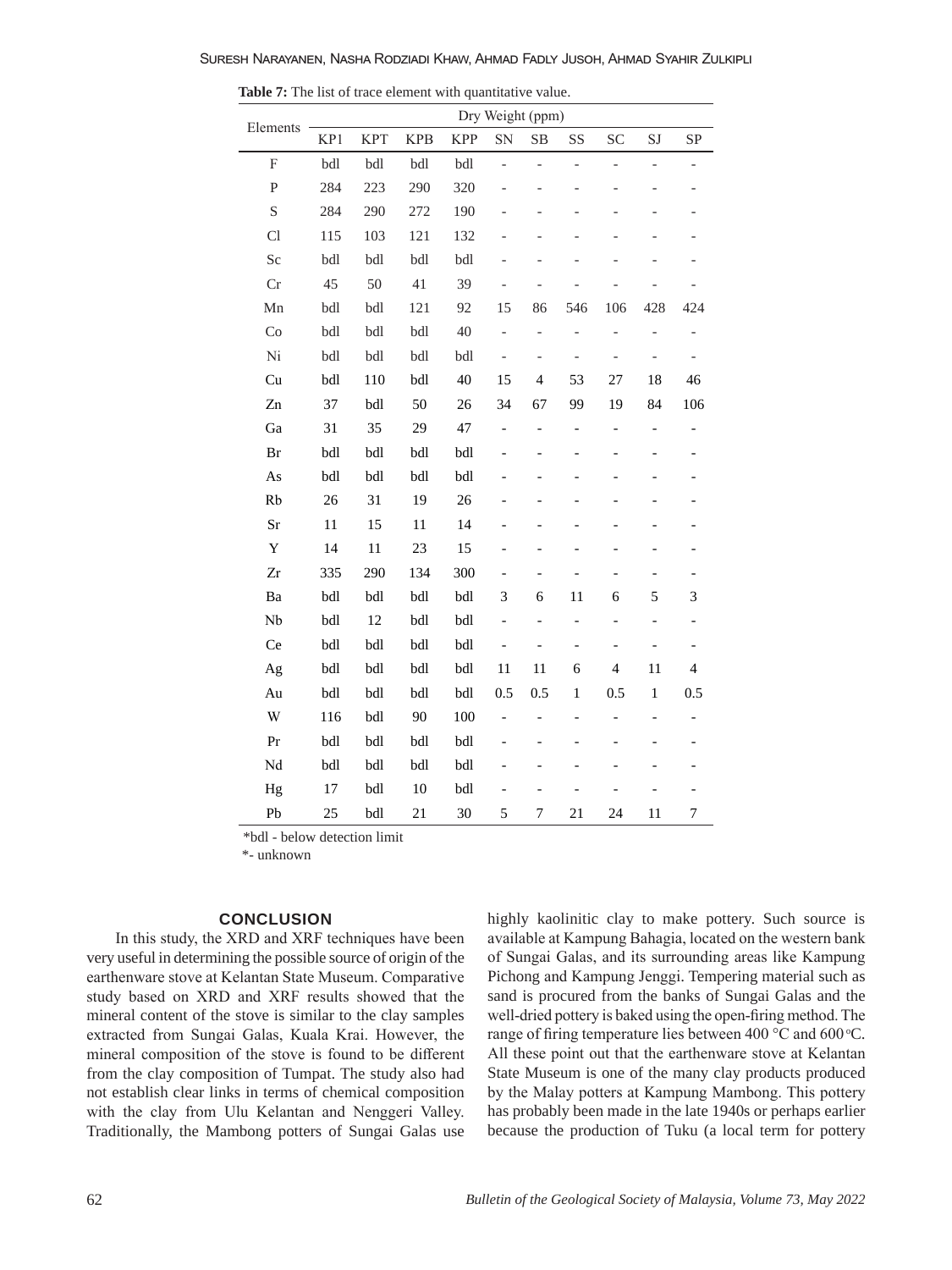Tracing the source & origin of earthenware stove in Kelantan S. Museum by means of geochemical & mineralogical methods

stove) is believed to have ceased right after the Japanese invasion period which took place in Kelantan and Malaya between 1942 and 1945 (Suresh & Nasha, 2021). The techniques and tools used in making the stove are believed to be similar to that of other traditional potteries made at Kampung Mambong. It is suggested that the small-sized earthenware stove which is now displayed in the museum's gallery was also made at Kampung Mambong since both the large and small-sized stove specimens are similar in shape and design. More advanced and non-destructive analytical approaches such as handheld XRF, Raman spectroscopy and ultrasonic applications should be considered for future study so that more substantial results can be obtained for regional pottery comparative study. In addition, old potteries from Kampung Mambong should also be included in future study and tested using similar applications to check if the results of chemical compositions are similar to the earthenware stove at Kelantan State Museum. Although information on the history and production of earthenware stove in Sungai Galas is limited, the outcome of this study had significantly shed some light into the source and origin of the earthenware stove at Kelantan State Museum which shares similar technological and cultural affinities with Mambong pottery in Sungai Galas. Further intensive research on pottery in Sungai Galas and Kuala Krai is believed to provide more information on the historical perspective of earthenware stove making at Kampung Mambong, Kelantan.

## **ACKNOWLEDGEMENTS**

This study was supported by the USM Short Term Grant (304/PARKEO/6315205) and for that we would like to thank Universiti Sains Malaysia. Special thanks are due to Kelantan State Museum Corporation, Kota Bharu for permission to study their pottery collection. The XRD and XRF analyses of pottery and clay samples were done at the Centre for Global Archaeological Research, USM while the TGA analysis was conducted at the School Industrial Technology, USM - we greatly acknowledge the assistance afforded by the USM laboratory staff. Last but not least, many thanks to two anonymous reviewers for their constructive and valuable comments that have improved the quality of this manuscript.

#### **AUTHOR CONTRIBUTIONS**

All the fours authors have contributed their expertise during the ethnography fieldwork in Kelantan as well as in conducting the scientific analysis and writing of this article. To be specific, FJ and SZ were involved in the collection and preparation of clay samples for compositional analyses while SN and NRK worked on literature review, analyses, data interpretation and drafting the article.

#### **CONFLICT OF INTEREST**

The authors agree that this research was conducted in the absence of any self-benefits, commercial or financial conflicts and declare absence of conflicting interests with the funders.

### **REFERENCES**

- Asyaari, M., 2002. Determining the origin of earthenware from scientific perspective. Collection of Academic and Archaeological Journals, 8, 79-83.
- Badogiannis, E., Kakali, G. & Tsivilis, S., 2005. Metakaolin as supplementary cementitious material: Optimization of kaolin to metakaolin conversion. Journal of Thermal Analysis and Calorimetry, 81(2), 457-462. DOI:10.1007/s10973-005- 0806-3.
- Cayme, J.M., Asor, A. Jr., Alano, M.K.A. & Miranda, E., 2016. Chemical characterization of historical brickwork of the Church Convento in Pagsanjan, Laguna. KAMIKA, 27(1), 30-41.
- Chakchouk, A., Trifi, L., Samet, B. & Bouaziz, S., 2009. Formulation of blended cement: Effects of process variables on clay Pozzolanic activity. Construction and Building Materials, 23, 1365. DOI:10.1016/j.conbuildmat.2008.07.015.
- Chia, S., 1997. Prehistoric pottery sources and technology in Peninsular Malaysia based on compositional and morphological studies. Monograph of Malaysia Museums Journal, 33, 1-155.
- Chia, S., 2003. The prehistory of Bukit Tengkorak as a major pottery making site in Southeast Asia. Sabah Museum Monograph, 8, 1-157.
- Chia, S., 2016. The archaeology of Bukit Tengkorak, Sabah. Universiti Sains Malaysia Press, Penang. 110 p.
- Chia, S. & Suresh, N., 2017. On the origin of the Bajau pottery tradition in Semporna, Sabah. In: Mohd Anis Md Nor, (Ed.), Perspectives on Bajau/Sama' Diaspora. Sabah Museum Monograph, 13, 123-131.
- Department of Mineral and Geoscience Malaysia, 2014. Geological Map of Peninsular Malaysia. 9th Edition, 2014.
- Eftekhari, N., Holakooei, P., Marrocchino, E. & Vaccaro, C., 2021. To be or not to be local: A provenance study of archaeological ceramics from Shahr-i Sokhta, Eastern Iran. Archaeological and Anthropological Sciences, 13(68). DOI:10.1007/s12520- 021-01307-2.
- Emerson, J.W., Green, W.A., Schoerke, B. & Crowley, J., 2013. The generalized pairs plot. Journal of Computational and Graphical Statistics, 22(1), 79-91. DOI:10.1020/10618600.2012.694762.
- Ferreira, V.F., Varela Gomes, M., Pereira, M.F.C., Santos, L.F. & Ferreira Machado, I., 2016. A multi–technique study for the spectroscopic characterization of the ceramics from Santa Maria do Castelo Church (Torres Novas, Portugal). Journal of Archaeological Sciences: Reports 6, 182-189. DOI:10.1016/j. jasrep.2016.02.013.
- Gani, N., 2010. The archaeology of Gua Tupak from 1,190 B.P. to 170 B.P. in Bau, Sarawak. Thesis M.A. Universiti Sains Malaysia (Not Published).
- Gani, N.A., Shamsudin, M.S., Koo, W.K., Masri, M.N. & Sulaiman, M.A., 2015. Chemical composition of clay for pottery in Malaysia: A review. Journal of Tropical Resources and Sustainable Science, 3, 144-153.
- Goh, S.H., Teh, G.H. & Wan Fuad, W.H., 2006. Gold mineralization and zonation in the state of Kelantan. Bulletin of the Geological Society of Malaysia, 52, 129-135.
- Gomathy, Y., Chandrasekaran, A., Aravinthraj, M. & Udayaseelan, J., 2021. A preliminary study of ancient potteries collected from Kundureddiyur, Tamil Nadu, India. Microchemical Journal, 165, 1-6. DOI:10.1016/j.microc.2021.106100.
- Granizo, M.L., Blanco-Varela., M.T. & Martinez-Ramirez, S., 2007. Alkali activation of metakaolins: Parameters affecting mechanical, structural and microstructural properties. Journal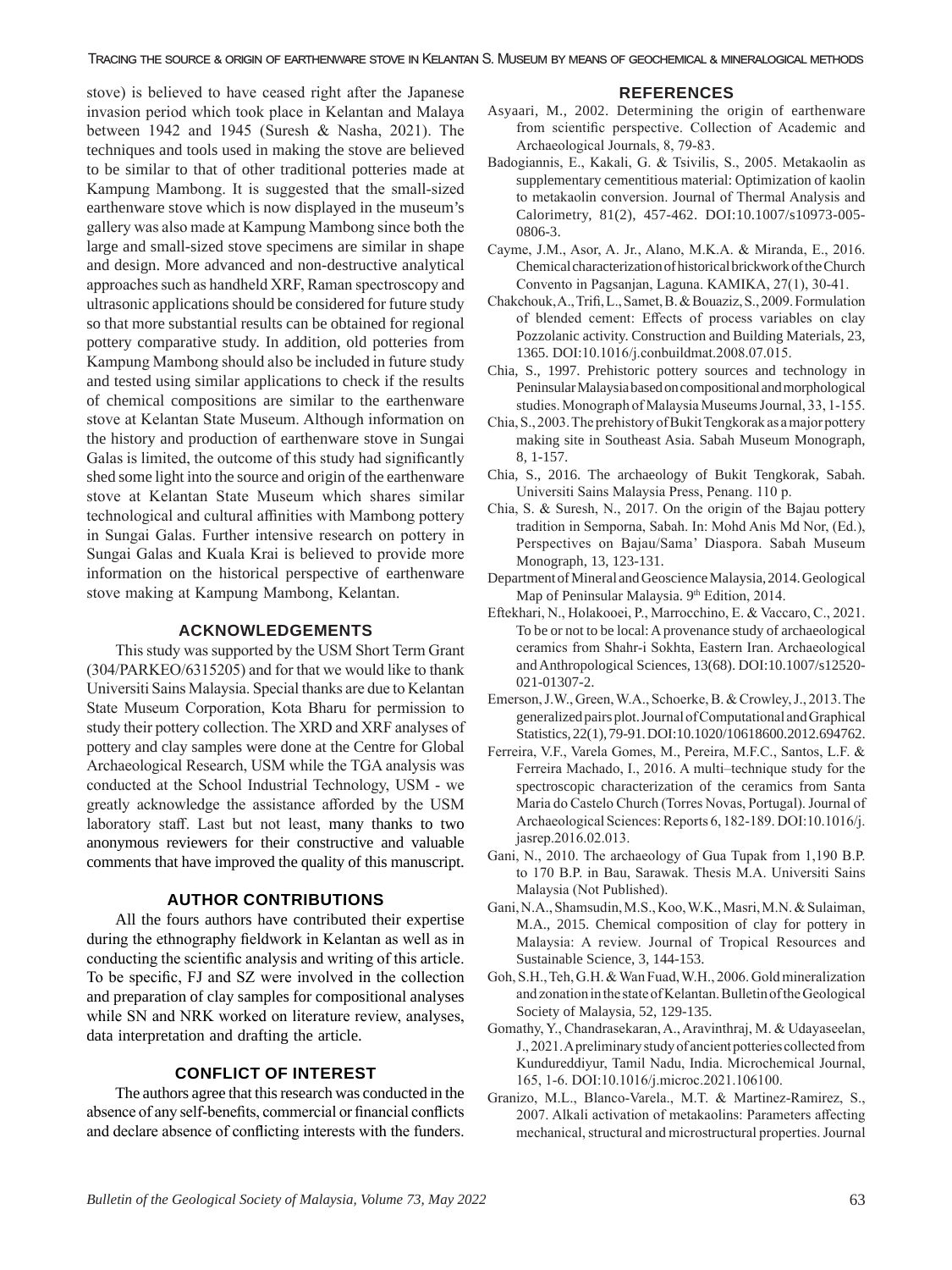of Material Science, 41(9), 2934-2943. DOI:10.1007/s10853- 006-0565-y.

- Ibrahim, D. & Sahaimi, A.M., 2005. Traditional pottery. Malaysian Handicraft Development Corporation, Kuala Lumpur. 117 p.
- Kılıç, N.Ç., Kılıç, S. & Akgül, H.Ç., 2017. An archaeometric study of provenance and firing technology of Halaf Pottery from Tilkitepe (Eastern Turkey). Mediterranean Archaeology and Archaeometry, 17(2), 35-48. DOI:10.5281/zenodo.581718.
- Lee, C.P., Mohd. Shafeea, L., Kamaludin, H., Bahari, M.N. & Rashidah, K., 2004. Stratigraphic lexicon of Malaysia. Geological Society of Malaysia, Department of Geology, University of Malaya, Kuala Lumpur. 162 p.
- Leong, S.H., 1989. A tripod pottery complex in Peninsular Malaysia. In: I. Glover & E. Glover, (Eds.), Southeast Asian archaeology 1986. British Archaeological Reports International Series, 561, 65-76.
- Leong, S.H., 1990. Jenderam Hilir and the mid-Holocene prehistory of the west coast plain of Peninsular Malaysia. Bulletin of the Indo-Pacific Association, 10, 150-160.
- Leong, S.H., 2003. Tripod pottery in mainland Southeast Asia. In: John Miksic, (Ed.), Earthenware in Southeast Asia. Singapore University Press, Singapore, 173-186.
- Mohd Hariri Arifin, Kayode, J.S., Muhammad Khairel, I., Hussein Ahmed, H.Z. & Hamzah, H., 2019. Data for the potential gold mineralization mapping with the applications of electrical resistivity imaging and induced polarization geophysical surveys. Data in Brief, 22, 830-835. DOI:10.1016/j. dib.2018.12.086.
- Mohd Hasfarisham, A.H. & Mokhtar, S., 2020. X-ray diffraction (XRD), X-ray fluorescence (XRF) and scanning electron microscopy (SEM) analysis of potsherds, Sungai Batu Complex, Bujang Valley, Kedah. Warta Geologi, 46(3), 204- 209. DOI:10.7186/wg463202006.
- Mohd Kamaruzaman, A.R., Mohamad Deraman, Ramli Jaya & Mohd. Al Sufi, 1991. Kajian sains terhadap jumpaan tembikar tanah di Pulau Kalumpang, Perak: Keputusan awal. Jurnal Arkeologi Malaysia, 4, 59-73 p.
- Moradi, H., Sarhaddi-Dadian, H., Zuliskandar, R. & Nik Hassan Shuhami, N.A.R., 2013. Compositional analysis of the pottery shards of Shahr-I Sokhta, South Eastern Iran. Research Journal of Applied Sciences, Engineering and Technology, 6(4), 654- 659. DOI:10.19026/rjaset.6.4177.
- Muhammad Afiq, 2018. Structural geology and techtronic history of the Taku Schist and surrounding units, Peninsular Malaysia. Thesis M.A., Universiti Malaya (Not Published).
- Muhammad Irman Khalif, A.A., Nugroho, I.S., I Wayan, W., Kamar Shah, A. & Kotaro, Y., 2020. Petrography and geochemistry of metasedimentary rocks from the Taku Schist in Kelantan, north-east Peninsular Malaysia. Journal of Applied Geology, 5(2), 124-140. DOI:10.22146/jag.61183.
- Nur Sarahah, M.S., Zuliskandar, R., Nurul Noorain Ahkemal, I., Azimah, H. & Akin, D., 2018. The study of earthenware at Jaya Cave prehistoric site, Hulu Kelantan. International Journal of Mechanical Engineering and Technology, 9(13), 998-1006.
- Oudbashi, O., Naseri, R., Cultrone, G., Egartner, I. & Arizzi, A., 2021. The pottery production from the Deh Dumen Bronze age graveyard (South-Western Iran): A chemical, mineralogical and physical study. Heritage Science, 9(83). DOI:10.1186/ s40494-021-00557-6.
- Papachristodoulou, C., Oikonomou, A., Ioannides, K. & Gravani, K., 2006. A study of ancient pottery by means of X-ray fluorescence

spectroscopy, multivariate statistics and mineralogical analysis. Analytica Chimica Acta, 573-574, 347-353. DOI:10.1016/j. aca.2006.02.012.

- Pourzarghan, V., Sarhaddi-Dadian, H. & Zuliskandar, R., 2017. Morphology of ancient potteries using X-Ray diffraction analysis and X-Ray fluorescence in Sistan Plain, Eastern Iran. Mediterranean Archaeology and Archaeometry, 17(2), 175-186. DOI:10.5281/zenodo.824733.
- Ratnah, W., Fadly, J. & Mokhtar, S., 2020. Mineralogical and geochemical properties of bricks from Sungai Batu Monuments. Bulletin of the Geological Society of Malaysia, 69, 149-156. DOI:10.7186/bgsm69202013.
- Rye, O.S., 1981. Pottery technology: Principles and reconstructions. Taraxacum, Washington. 150 p.
- Sarhaddi-Dadian, H., Zuliskandar, R., Nik Hassan Shuhami, N.A.R. & Mehrafarin, R., 2015. X-ray diffraction and X-ray fluorescence analysis of pottery shards from new archaeological survey in south region of Sistan, Iran. Mediterranean Archaeology and Archaeometry, 15(3), 45-56. DOI:10.5281/ zenodo.18357.
- Sarhaddi-Dadian, H., Moradi, H., Zuliskandar, R. & Pourzarghan, V., 2017. X-ray fluorescence analysis of the pottery shards from Dahan-e Ghulaman, the achaemenid site in Sistan, East of Iran. Interdisciplinaria Archaeologica, 8(1), 35-42. DOI:10.24916/ iansa.2017.1.3.
- Sarhaddi-Dadian, H., Zuliskandar, R., Moradi, H. & Jozi, Z., 2021. Compositional analysis of the pottery shards from Kuh-I Khawja historical site, Sistan, east of Iran. Journal of Ancient History and Archaeology, 8(1), 127-133. DOI:10.14795/j.vi81.
- Shepard, A., 1956. Ceramics for the archaeologist. Carnegie Institution of Washington, Washington. 447 p.
- Shoval, S., 2003. Using FT-IR spectroscopy for study of calcareous ancient ceramics. Optical Materials, 24(1-2), 117-122. DOI:10.1016/S0925-3467(03)00114-9.
- Stover, C., 2021. Ternary Diagram. Retrieved from MathWorld A Wolffram Web Resource, created by Eric W. Weisstein. https:// mathworld.wolfram.com/TernaryDiagram.html.
- Suresh, N., 2009. A study on traditional pottery making in Bum Bum Island, Semporna, Sabah. Proceedings of Symposium of USM Fellowship Holders 2009. USM, Penang, 1064-1075.
- Suresh, N., 2010. Manufacturing technology of traditional pottery in Tampi Kapur, Semporna, Sabah. Malaysia Journal of Archeology, 23, 70-81.
- Suresh, N., 2011. The past and present pottery in Semporna, Sabah. Thesis MA, Universiti Sains Malaysia (Not Published).
- Suresh, N., 2014a. The ethnography study of Mambong potterymaking in Kuala Krai, Kelantan. A Fieldwork Report. Centre for Global Archaeological Research, Universiti Sains Malaysia, Penang.
- Suresh, N., 2014b. The past and present pottery-making in Semporna Sabah: A comparative study between the Bukit Tengkorak and Bajau Pottery. In: Mokhtar Saidin & Jeffrey Abdullah, (Eds.), Sabah's contribution to Southeast Asian archaeology: 20 years of research (1993-2013). Sabah Museum Monograph, 12, 243-259.
- Suresh, N., 2017. Past and present pottery making traditions in Malaysia: An ethnoarchaeological perspective. Thesis PhD, Universiti Sains Malaysia (Not Published).
- Suresh, N., 2019. The traditional earthenware stove in Kelantan State Museum Corporation, Kota Bharu: Issues, questions and recommendations. Malaysia Journal of Archeology, 32(2), 1-12.